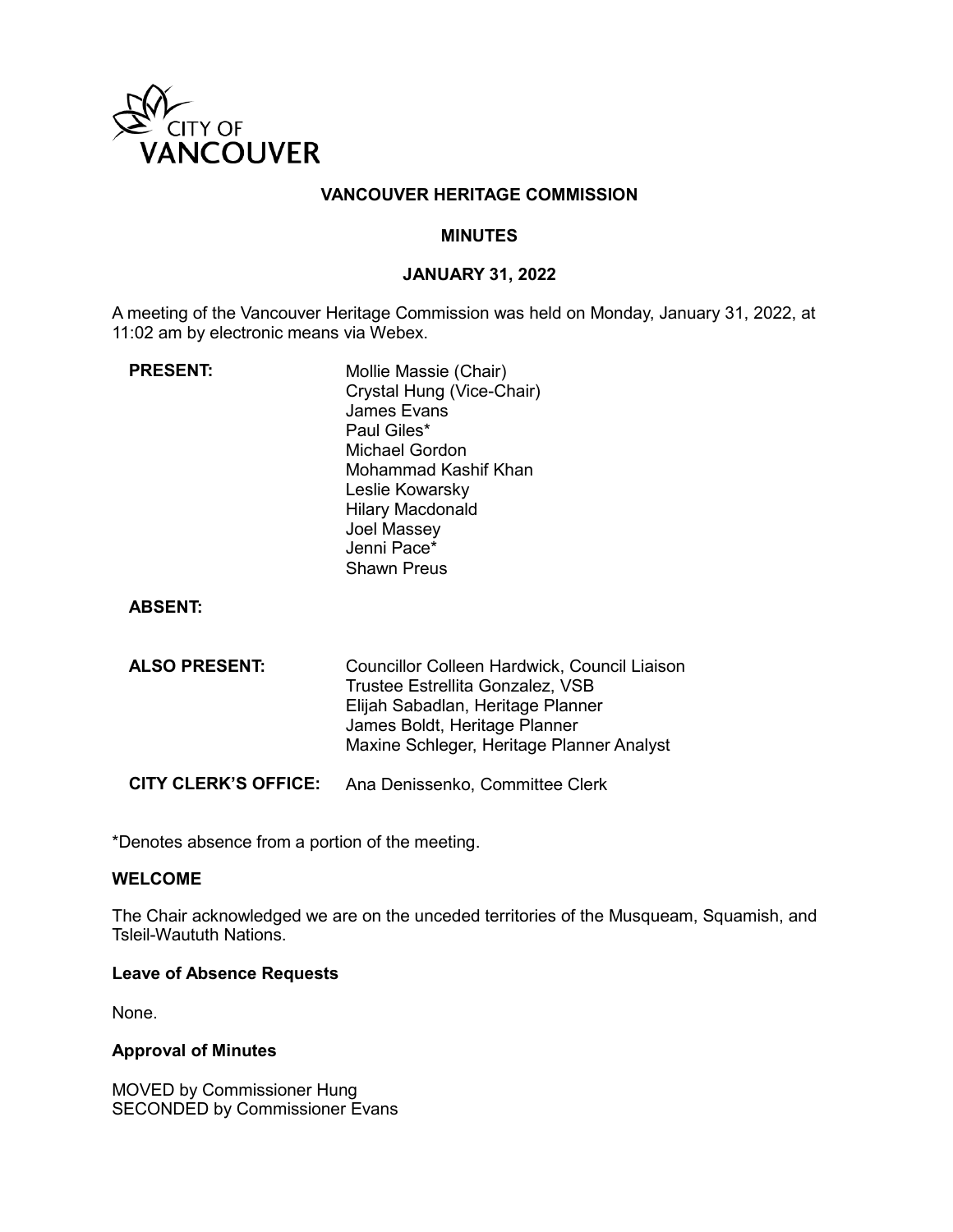THAT the Vancouver Heritage Commission approve the Minutes from the meeting of Monday, January 10, 2022, as circulated.

CARRIED UNANIMOUSLY (Commissioner Pace absent for the vote)

# **1. 343 West Pender Street – Hartney Chambers VHR-B, Heritage Designation & Façade Retention DP-2021-00952**

Staff: Elijah Sabadlan, Heritage Planner Kevin Spaans, Senior Development Planner (Metrocore) Payam Fouladianpour, Project Facilitator

Applicant: Byron Chard, Chard Development Ltd Mark Whitehead, MCM Partnership Donald Luxton, Donald Luxton & Associates

Elijah Sabadlan provided a presentation and subsequently responded to questions and comments.

Byron Chard, Mark Whitehead and Donald Luxton presented the historic context, statement of significance, conservation recommendations, design principles, and architectural expression to the Committee, and responded to comments and questions.

Following discussion, it was

MOVED by Commissioner Gordon SECONDED by Commissioner Hung

# **WHEREAS**

Hartney Chambers is an historic 1908-1909 building listed on the Vancouver Heritage Register as a "B", and is located at 343 West Pender Street in the historic Victory Square area of downtown Vancouver.

THEREFORE BE IT RESOLVED THAT

- 1. The Vancouver Heritage Commission supports the Development Permit application for façade only retention of Hartney Chambers, and justification of density bonus of up to 10%, as compensation for designation; and
- 2. The Vancouver Heritage Commission supports the Heritage Conservation Plan prepared by Donald Luxton and Associates, as presented at the Vancouver Heritage Commission meeting on January 31, 2022, in particular:
	- a. The proposed conservation approach to Hartney Chambers and the demolition of the adjacent World Building; and
	- b. The proposed level of structural retention, authenticity, and integrity of characterdefining elements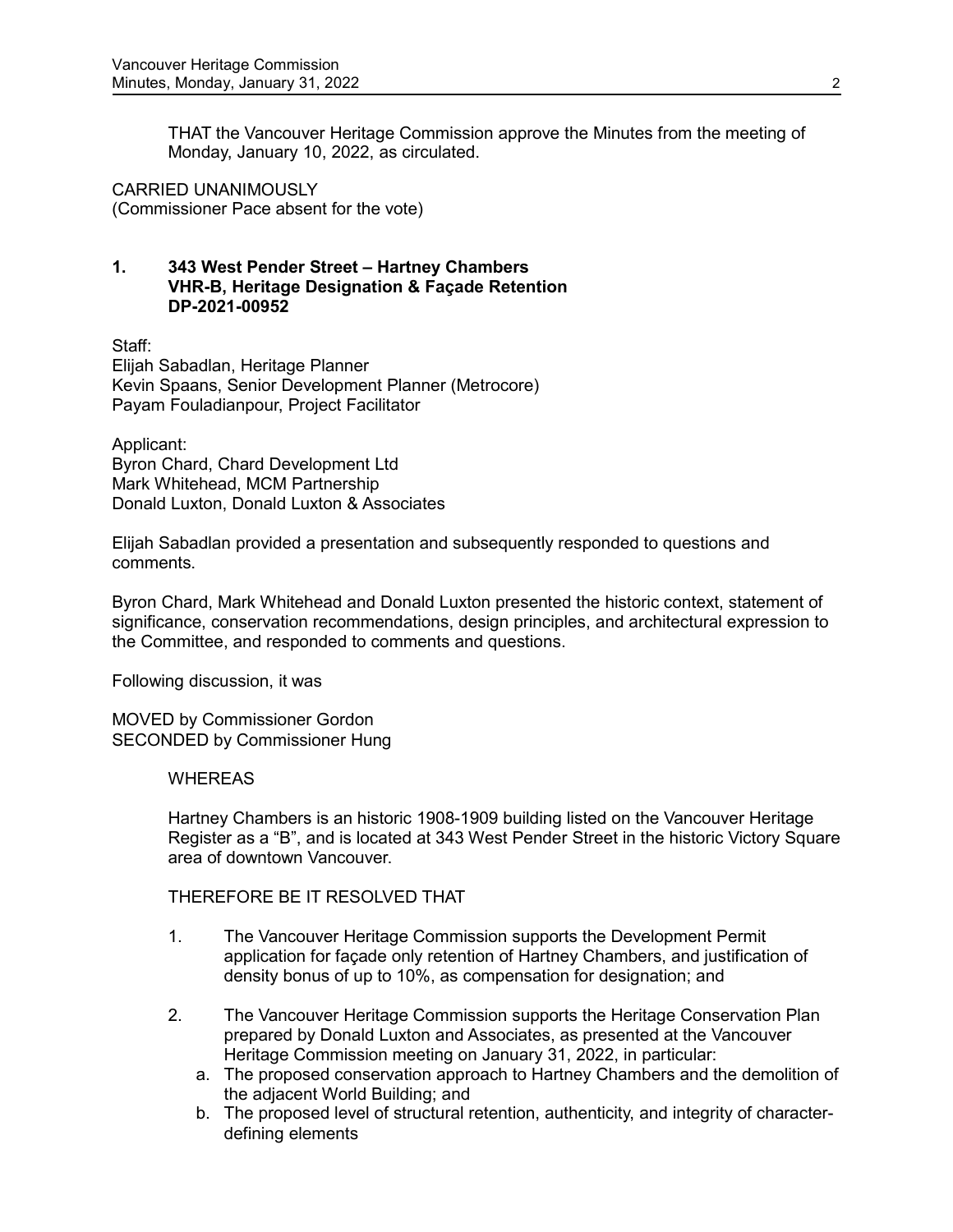- 3. The Vancouver Heritage Commission supports the compatibility of the new structure with the retained exterior masonry walls of the Hartney Chambers (including, but not limited to: height; form, scale and massing; lack of setback, contemporary design); and
- 4. The Vancouver Heritage Commission supports compliance of the proposed, in particular the rooftop addition, with the Heritage Policies (2020), Section3.1(d) and (e) and Victory Square Design Guidelines

Furthermore, it requests further design development on the following matters:

- Interior heritage elements, either through salvage and retention strategy, or through interpretation that reflects the character and quality of the heritage component
- Maintain the heritage architectural elements on all the entries to Hartney Chambers

# CARRIED UNANIMOUSLY

# **2. Vancouver Plan Update – Phase 3 & 4**

Staff:

Andrew Pask, Senior Planner; Planning, Urban Design & Sustainability James O'Neill, Planner; Planning, Urban Design & Sustainability

Andrew Pask provided a presentation and subsequently responded to questions and comments.

The Commissioners raised the following issues:

- Integration between the Heritage Register and its update, and Vancouver Plan;
- Importance of maintaining heritage spaces (both tangible and intangible) for local communities;
- Density not resulting in affordable housing;
- Need for grassroots involvement;
- Need to address the retention of heritage and character houses in Mayor's most recent "Making Home" proposal.

# **3. Broadway Plan Update - Refined Directions, and Next Steps**

Staff:

John Grottenberg, Lead Planner, Broadway Plan Matt Shillito, Acting Director, Special Projects Office

Matt Shillito and John Grottenberg provided a presentation on Broadway Plan and subsequently responded to questions and comments.

The Commissioners commented on the following:

- Limitation of current heritage tools (e.g. Statement of Significance limited in scope);
- Concerns regarding very significant height increases in the 'RM' and 'RT' areas;
- Naming the alleys to facilitate laneway infill buildings;